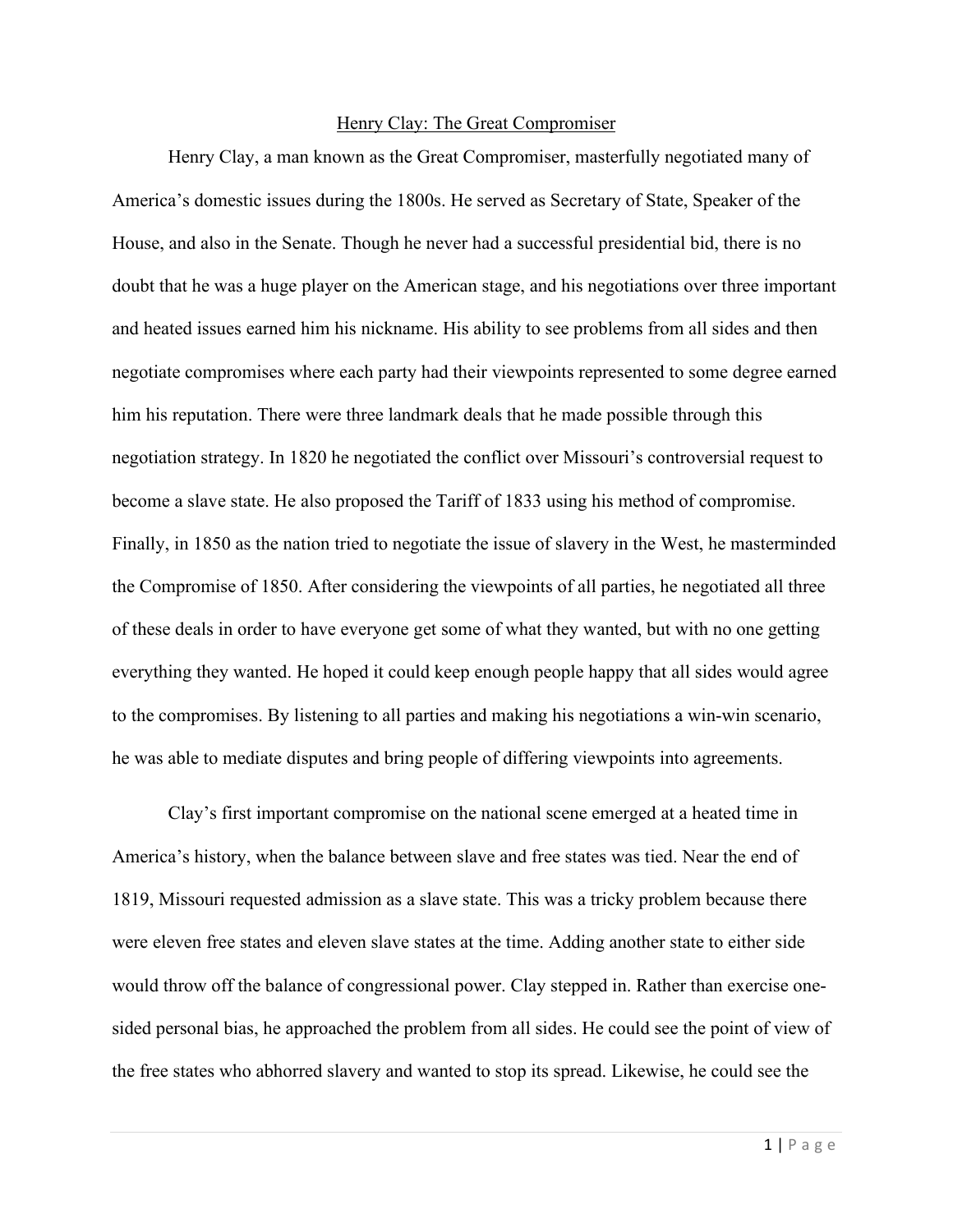point of view of the slave states who feared the loss of their productivity, economy, and personal property. Knowing that both sides needed to feel a win, he proposed that Missouri be made a slave state but also that the territory of Maine become a free state. Both sides won something in the proposal. At the same time, he also proposed that all future states in the Louisiana Purchase land above latitude line 36°30′ would become free states, and that those south of the line would become slave states as they were admitted to the Union. The compromise was made, and everyone got some of what they wanted. It was a win-win because Clay could see all sides and make sure both sides had their priorities acknowledged and had at least a partial win.

The next important deal Clay negotiated was the Tariff of 1833. At the time, other countries were importing cheap goods into America, and domestic business could not compete with the prices. Northern businesses were suffering and failing. Several tariffs had been passed in succession, but none met the demands of the crisis. In 1828 the highest tariff ever passed up to that time began, and it earned the nickname "The Tariff of Abomination." Suddenly prices went up on goods that could not be produced domestically. Soon Andrew Jackson passed another tariff that replaced the Tariff of 1828. There were still lots of flaws in the new law however, and anger over it led to the Nullification Crisis, during which the previous tariffs were proclaimed unconstitutional. The country needed a solution, and Clay provided it. Again, he looked at the issue from both sides. The northern industries and factories needed to be able to have a fair start in the American economy without steep competition from foreign producers. The southern consumers wanted affordable imports. Clay considered both needs and negotiated the Compromise Tariff in 1833. It established that tariff rates above 20% would be reduced by 10% every two years, bringing them back down to 20% by 1842. This forced import tariffs to gradually drop over the next ten years. The deal pleased the Southern states that depended on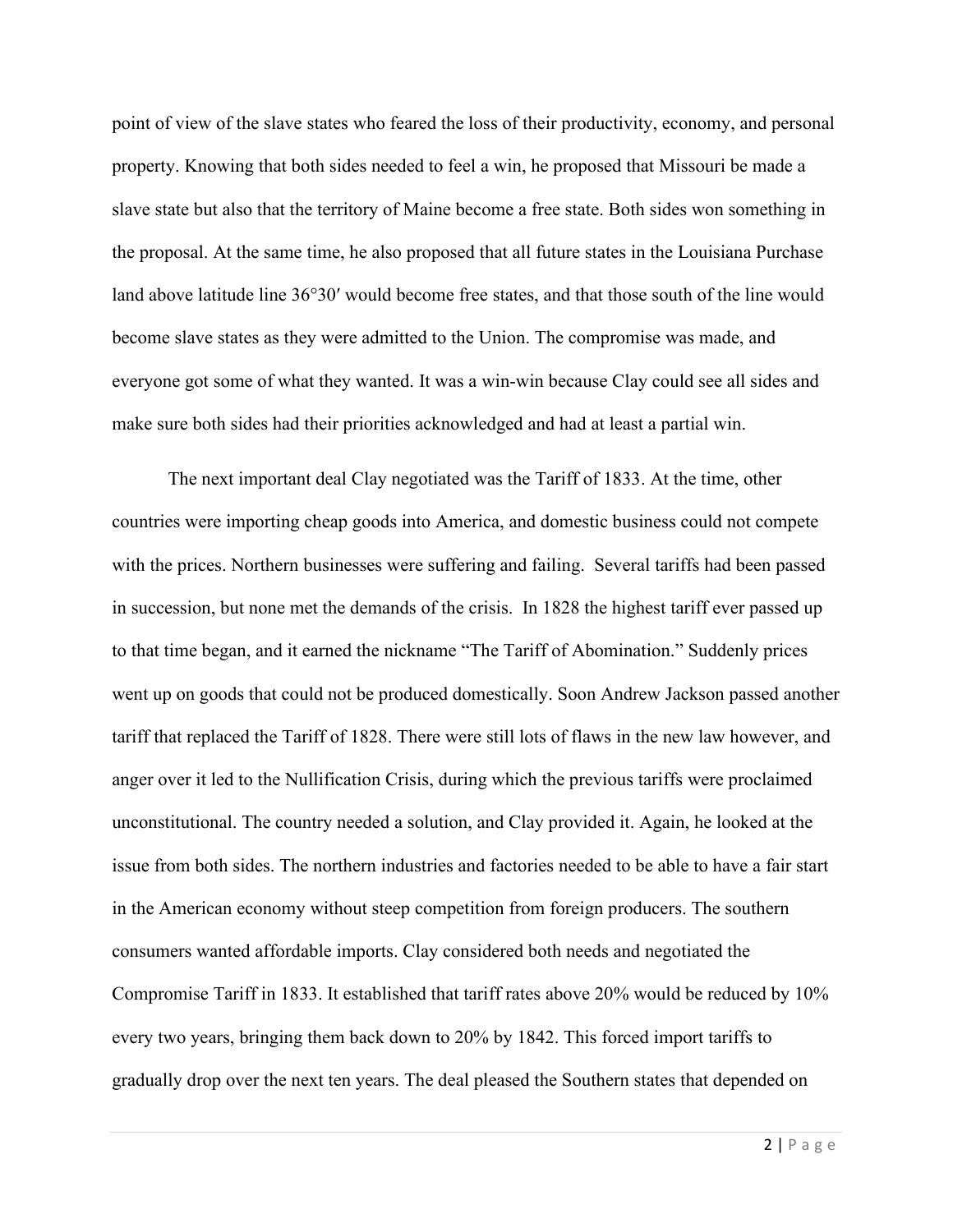cheap imports and simultaneously gave time for the northern factories to build their businesses and become competitive. With the needs of both sides considered, Clay worked out another winwin compromise.

Clay's third important compromise stemmed from the acquisition of a lot of land all at once in western America. The new territory led to debates over how the land should be handled, and in particular, whether the new states that arose from it should become free or slave states. When gold was discovered at Sutter's Mill it jumpstarted settlement in the region even more quickly. A huge population migration occurred, not just from the eastern states, but from all over the world. America had to quickly decide how to treat the land in the West, some of which was north of the Missouri Line and some that was south. California, with its new population of people, became a state before it was ever an official territory. The previous Missouri Line was not adequate to make the decisions about slave and free states for the growing nation, and there were lots of issues to decide on all at once. Clay, the Great Compromiser, masterfully negotiated a package of proposals about many of the issues. He proposed a deal that took into account all viewpoints and tried to give all parties at least a partial win. He proposed some wins for the north, namely that California would be admitted as a free state, slave trade would be prohibited in the District of Columbia, and that the Texas border would be moved to below the Missouri Compromise Line, keeping slavery within the South. The South was also given some wins in the package – the southwestern territories wouldn't be automatically restricted from having slavery, the District of Columbia would continue to allow slavery, and the Fugitive Slave Act would be established which combatted the problem of runaway slaves. In the end, Clay heard the needs of both sides and negotiated another win-win deal that allowed for all sides to achieve at least a partial victory.